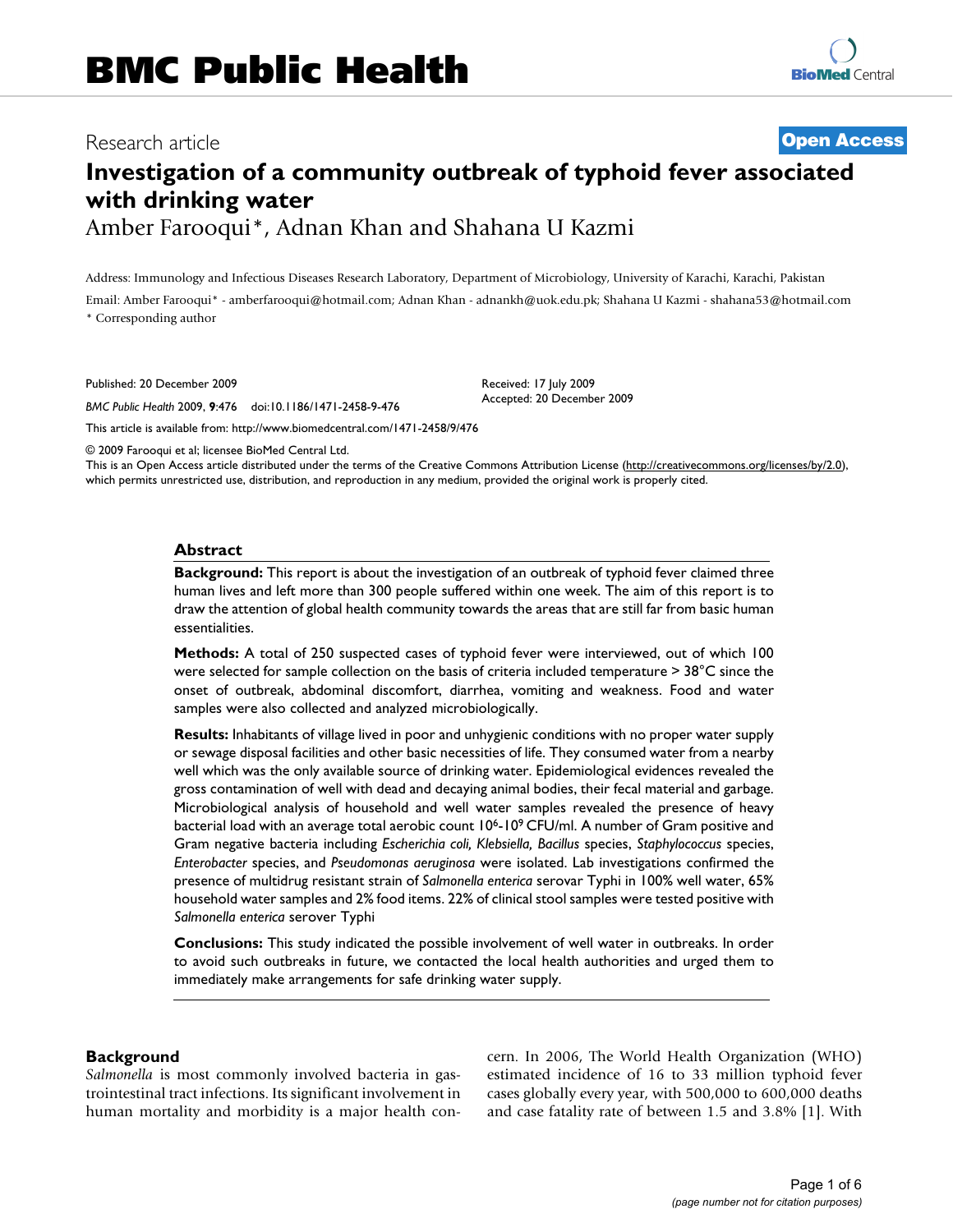more than 80% of global cases, South Asia is the most commonly reported region for the acquisition of typhoid fever since 1996 to 2005 [\[2\]](#page-5-1). The rate of incidence is 110 cases/100, 000 population [\[3\]](#page-5-2). There are several hospital based studies carried out in Pakistan that describe high incidence rate of typhoid fever in children [[4](#page-5-3),[5](#page-5-4)]. However hospital based data does not reflect the actual disease status in normal community. Especially in remote areas where people live under low socioeconomic conditions and without basic necessities of life such as water, food, electricity and transport, incidence rate is much higher and often associated with small disease outbreaks.

Consumption of unsafe drinking water and inadequate sanitary conditions also contribute in increased rate of typhoid fever. In remote places, people usually rely on private and unsafe drinking water reservoirs for example ground wells are frequently found in these localities and act as only reservoir of drinking water without proper quality check [\[6\]](#page-5-5). According to an estimate in 2003, water borne infections claim 250,000 deaths each year in Pakistan among which typhoid fever is the leading cause [[7](#page-5-6)].

In addition with high frequency and easy transmission, typhoid fever outbreaks also accompany with the threat of multidrug resistance. Multidrug-resistant (MDR) strains of *Salmonella;* resistant to chloramphenicol, ampicillin and trimethoprim are commonly observed since two decades and responsible for numerous outbreaks [[8](#page-5-7)].

This study is based on the investigation of an outbreak of typhoid fever occurred in Nek Muhammad village, situated 25 kilometer far from metropolitan city of Karachi-Pakistan. Outbreak of typhoid fever claimed three human lives and left more than 300 people infected within one week.

## **Methods**

## *Epidemiological Description of Area*

Nek Muhammad village is a remote area situated 25 kilometer far from borders of metropolitan city of Karachi-Pakistan. The area is not well connected to the city due to less established means of communication. Approximately 500 poor people, mostly adults between age of 20-45 years and children under 12 years of age reside in this area with very limited facilities of water, food, electricity and health care. In October 2004, an outbreak of diarrhea and vomiting with high grade fever hit this area. Onset of symptoms was rapid and infected more than 300 people within 2 days. Local people contacted Edhi Foundationan NGO that immediately set up a medical camp to provide treatment and sent severe cases to local hospitals of Karachi. Due to severity of symptoms like over dehydration three people lost their lives within 5 days. In order to investigate the cause of outbreak, a team of microbiologists and medical professionals from Immunology and Infectious Diseases Research Lab, Microbiology, KU visited the vicinity. We discovered a well in the locality which was polluted with dead and decaying bodies of birds and amphibians, their fecal material and garbage. The well was only source of drinking water. The villagers also informed us about their attempts to clean the well 2 days before the onset of symptoms. We interviewed the patients and collected various environmental and clinical samples with the help of Edhi Foundation. The investigation was approved by the Ethical Review Board of the University of Karachi, Pakistan.

## *Sample collection and Inclusion Criteria*

We gathered information regarding their general health problems, onset of symptoms, daily activities, education status, age and eating habits through hypothesis generating interviews. A total of 250 people were interviewed. Due to small population size, we selected 100 patients for stool sample collection who belonged to different age groups and families and met the criteria of suspected typhoid fever. Inclusion criteria included temperature > 38°C since the onset of outbreak, abdominal discomfort, diarrhea, vomiting and weakness. Attack rate was also calculated on the basis of age. Due to unwillingness of healthy subjects to participate in investigation process, we were not able to conduct case control study. Stool samples were collected in clean plastic containers. A pea sized material from each sample was also transferred to Cary-Blair transport medium. Samples were immediately transported to lab and processed within 2 hrs of collection.

A total of 10 water samples were collected from contaminated well using five different water collection buckets. Ninety well water samples, stored for different household purposes including cooking were also collected from different houses.

## *Laboratory Investigation of Environmental Samples*

Quality assessment of water samples was performed by standard method [\[9](#page-5-8)]. Briefly, samples were processed to determine total aerobic bacterial count by standard Pour Plate technique. Presence of coliforms and Fecal *E. coli* was determined by Most Probable Number (MPN) and membrane filtration methods. In case of food items, 25 grams of each sample was weighed and transferred to sterile flask containing 100 ml of phosphate buffer saline (PBS). Samples were homogenized under aseptic conditions. Three 10-fold serial dilutions were prepared from homogenates to inoculate different culture media.

Media used for the detection of coliforms and Fecal *E. coli* included MacConkey's broth, 5% sheep Blood agar, Nutrient agar, MacConkey's agar and Eosin Methylene Blue agar. Bile Echlin agar was used to check the presence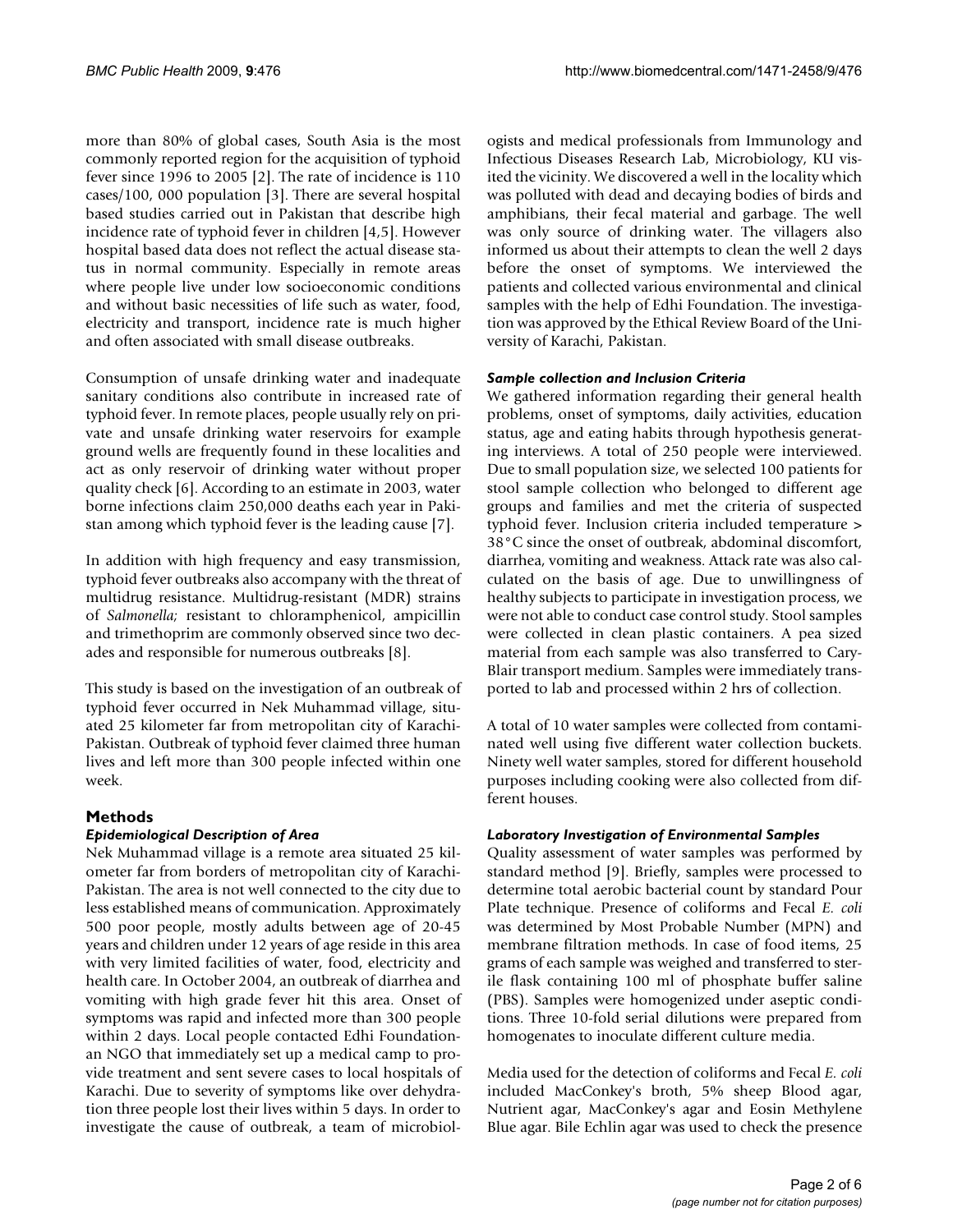of fecal Streptococci. In order to find out possible involvement of *Salmonella, Shigella* and *Campylobacter*, samples were inoculated on Salmonella Shigella (SS), Xylene lactose decarboxylase (XLD) and Campylobacter selective media.

## *Lab Investigation of Clinical Samples*

Diarrheal stool samples were analyzed microscopically for the presence of ova and parasite(s). Bacteriological analysis was performed for the detection of *Salmonella, Shigella*, *E. coli* O157: H7, *Yersinia, Vibrio cholerae* using MacConkey's agar, SS agar, TCBS agar and Sorbitol Mac-Conkey's agar (Oxoid). Briefly, half pea sized samples were inoculated on culture media plates and incubated aerobically at 37°C for 48 hours. Samples collected in transport swabs were used to inoculate Campylobacter selective medium supplemented with 5% Sheep Blood followed by incubation under microaerophilic environment at 42°C for 48 to 72 hours. Transport swabs were further immersed in Selenite F broth (Oxoid).

Bacterial isolates from environmental and clinical samples were processed for identification using standard biochemical reactions such as oxidase, triple sugar iron, indole, sulfide, motility, citrate and urea hydrolysis. API20E strips (bioMerieux, Inc.) were used for further confirmation. Antibiotics susceptibility pattern was determined by standard methods [\[10](#page-5-9)]. Serotyping was performed to identify *Salmonella* strains using Specific antisera (BD).

## **Results**

## *Epidemiologic Investigation*

An outbreak of typhoid fever hit remote area of Nek village in October 2004 typically after 2 days of partial cleaning of reservoir well, the only source of drinking water in the village. Well cleaning was performed only by physical means. No chemical ingredient was used. The villagers did not share any common exposure or activity such as food and travel other than well water. Epidemiological analysis of food items indicated no statistical association with outbreak. Despite of cleaning attempt, the well was found to

<span id="page-2-1"></span>

|  |  |  | Table 1: Clinical symptoms observed among residents* |  |  |  |
|--|--|--|------------------------------------------------------|--|--|--|
|--|--|--|------------------------------------------------------|--|--|--|

<span id="page-2-0"></span>



be polluted with dead and decaying bodies of birds, their fecal material and garbage which supported our suspicion regarding its involvement in disease outbreak. As shown in figure [1](#page-2-0), symptoms started after 2 days of well cleaning which can be assumed as incubation period of the infection. Almost 300 people showed symptoms within 3 days post incubation period. In order to control the infection, 500 mg of Ciprofloxacin was given per oral 12 hourly as antimicrobial regime. In case of children less than 12 years of age, 10 mg of drug/kg of body weight was given 12 hourly. Treatment was initiated with intravenous infusion in case of severely ill patients. Although, treatment measures were initiated after 2 days of disease onset, symptoms persisted for more than one week in most of individuals and claimed 3 human lives. Among the patients interviewed, 91% reported fever, 65% diarrhea, 98% weakness, and 42% vomiting and other symptoms as listed in table [1.](#page-2-1) Analysis of attack rate indicated the involvement of different age groups ranged from 6 months to 60 years as shown in table [2.](#page-3-0)

| <b>Symptoms</b>     | <b>Number of Residents (n)</b> | Percentage (%) |  |
|---------------------|--------------------------------|----------------|--|
|                     |                                |                |  |
| Fever               | 180                            | 72             |  |
| Diarrhea            | 163                            | 65             |  |
| Vomiting            | 107                            | 42             |  |
| Abdominal cramps    | 100                            | 40             |  |
| Weakness            | 245                            | 98             |  |
| Nausea              | 180                            | 72             |  |
| Sore throat or cold | 63                             | 25             |  |
| Stomach Discomfort  | 205                            | 82             |  |

 $*$  includes only those individuals who were interviewed (n = 250)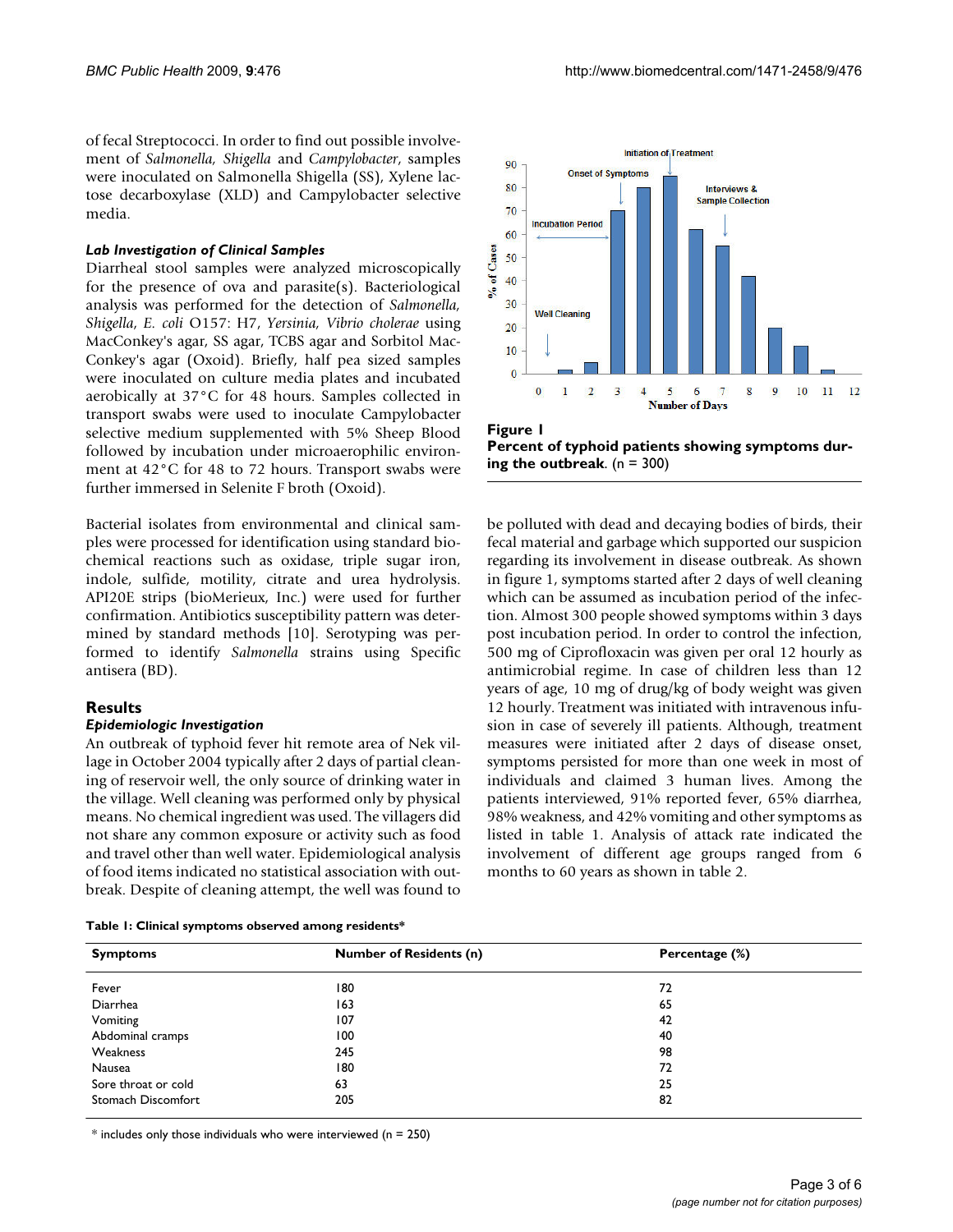| $Age*$          | Number of cases interviewed (n) | Percentage (%) | Number of cases selected for sample collection |
|-----------------|---------------------------------|----------------|------------------------------------------------|
| $\leq$ 6 months | п                               | 4.4            |                                                |
| up to 5 year    | $\overline{14}$                 | 5.6            |                                                |
| 5-12 years      | 30                              | 12             | $\overline{14}$                                |
| 13-25 years     | 35                              | 4              | 15                                             |
| 26-45 years     | 115                             | 46             | 39                                             |
| 46-60 years     | 24                              | 9.6            |                                                |
| $\geq 60$ years | 20                              | 8              | 15                                             |

#### <span id="page-3-0"></span>**Table 2: Involvement of different age groups in disease outbreak**

 $*$  includes only those individuals who were interviewed (n = 250)

#### *Lab Investigation of Environmental samples*

Water samples tested positive for total coliforms and other fecal indicators. Total viable bacterial count ranged from  $10<sup>6</sup>$ -10<sup>9</sup> CFU/ml of water which exceeded the standard limits of untreated potable water. Total viable count was predominantly constituted with coliform bacteria, however a number of other Gram positive and Gram negative organisms were also present in addition with normal environmental flora. Microbiological analysis revealed the presence of *Salmonella enterica* serovar Typhi in all well water samples while 65% of household stored water tested positive. The details are listed in table [3.](#page-4-0) Food items were loaded with environmental bacteria but no coliform was detected. Only 2% samples tested positive for *Salmonella* Typhi. Figure [2](#page-3-1) illustrates the presence of a variety of bacteria in water samples for example *Escherichia coli*. No O157:H7 serotype and other major gastrointestinal pathogens were observed. Other bacteria included *Klebsiella* isolated from 65% samples, *Bacillus* species (82%), *Staphylococcus* species (45%), *Enterobacter* species(64%), *Pseudomonas aeruginosa* (85%) and others.

<span id="page-3-1"></span>

#### **Figure 2**

**Rate of water samples being contaminated with various bacterial species**. Samples (n = 100). CoNS = Coagulase negative Staphylococci

*Salmonella enterica* serovar Typhi strains were found to be resistant to first line therapeutic drugs i.e. ampicillin, chloramphenicol, co-trimoxazole/trimethoprim, however no ciprofloxacin and nalidixic acid resistance was observed. Other coliform bacteria were susceptible against a wide range of commonly used antibiotics including gentamicin, ciprofloxacin, imepenem, piperacillin/tazobactam, cefuroxime, and ceftriaxone. Ampicillin resistance was prevalent among 75% isolates.

#### *Lab Investigation of Clinical Samples*

Due to initiation of antibiotic treatment prior to sample collection, we decided to collect stool samples instead of blood culture to increase the chances of pathogen recovery. Moreover, majority of patients were not ready to participate in blood sample collection. *Salmonella* Typhi was isolated as sole pathogen from clinical samples. A total of 22 samples were found positive with MDR strains of *Salmonella* Typhi. However, the number of positive samples is under representing the actual number due to antibiotic treatment. Attack rate in different age groups was also calculated on the basis of bacteriological analysis as listed in Table [4.](#page-4-1) The data represents the recovery of organisms from every age group which is in agreement with symptoms observed. No other significant pathogen including *Shigella*, *E. coli* O157: H7, *Yersinia, Vibrio cholerae* and *Campylobacter* was isolated from stool samples. No evidence of protozoal and parasitic involvement was observed by microscopy.

#### **Discussion**

Drinking safe and healthy water is the right of every human being. Unsafe drinking water and inadequate sanitary conditions increase the risk of various public health hazards such as typhoid fever. On the basis of literature reviews and surveys, WHO estimates the involvement of diarrheal diseases in 39% of total water, sanitation and hygiene related disease burden worldwide. In Pakistan, 13.6% of total deaths are due to water sanitation and hygiene [\[11\]](#page-5-10). Disease magnitude is higher and unquantifiable in some remote areas where people usually rely on private water reservoirs like ground wells without any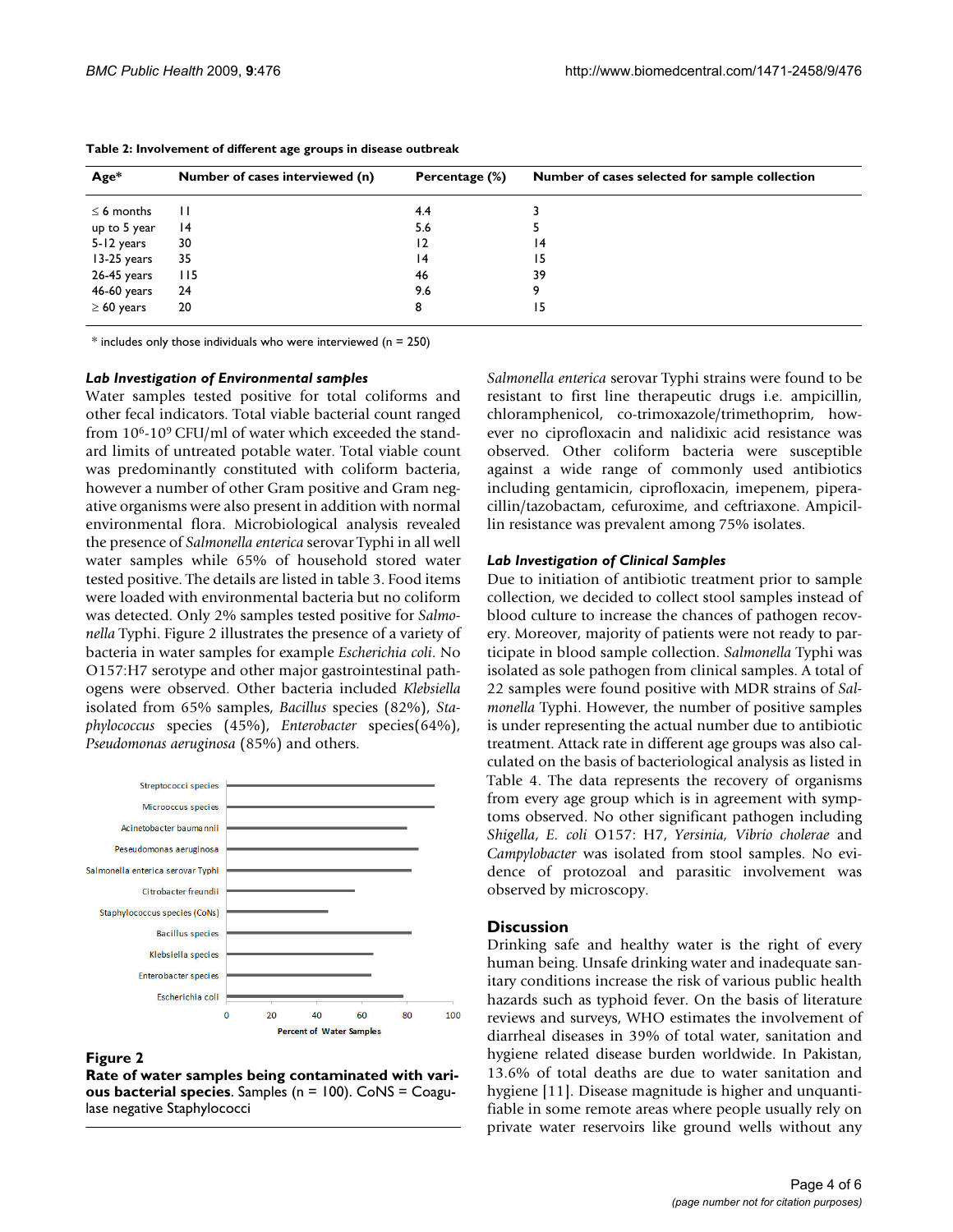| <b>Samples</b>              | No. of samples (n) | Average total viable<br>count*<br>(CFU/ml or g) | <b>Total coliform</b><br>Count <sup>*^</sup> | <b>Samples positive</b><br>for Salmonella Typhi<br>$(\%)$ | <b>Samples positive</b><br>for fecal indicators#<br>$(\%)$ |
|-----------------------------|--------------------|-------------------------------------------------|----------------------------------------------|-----------------------------------------------------------|------------------------------------------------------------|
| Clinical Samples<br>(feces) | 100                |                                                 |                                              | 22                                                        | $\overline{\phantom{a}}$                                   |
| Well water samples          | 10                 | $3 \times 10^{6} - 1 \times 10^{7}$             | >1800                                        | 100                                                       | 100                                                        |
| Household water<br>samples  | 90                 | $5 \times 10^4 - 4 \times 10^7$                 | >1800                                        | 72                                                        | 65                                                         |
| Cooked Food<br>samples      | 50                 | $2 \times 10^{3} - 1 \times 10^{4}$             | $\mathbf 0$                                  | 2                                                         | 0                                                          |

#### <span id="page-4-0"></span>**Table 3: Quality of clinical and environmental samples collected**

g = gram, CFU = Colony forming unit, \* only for environmental samples, ^ was analyzed by MPN method, # fecal indicators include fecal *E. coli* and Fecal *Streptococci.*

quality assessment. Most of the wells are not up to the mark of safe drinking water [\[12](#page-5-11),[13](#page-5-12)] what we observed in Nek Muhammad village.

In this study, laboratory findings, clinical symptoms and epidemiological evidences link the presence of *Salmonella enterica* serovar Typhi in contaminated well water with illness. We were not able to perform DNA fingerprinting of *Salmonella* Typhi which was required to confirm bacteriological findings. Moreover, no genotypic characterization of *E. coli* and detection of viral pathogens were performed due to limited funds which can be considered as main limitations of our study.

The disease is not new for the region. There are several reports regarding the prevalence of *Salmonella* Typhi in different geographical locations of Pakistan [[4](#page-5-3),[5](#page-5-4)], and [[14](#page-5-13)] for example in 1998, Luby et al reported the prevalence of typhoid in Karachi, resulted from high-dose exposures from multiple sources [[15\]](#page-5-14). On the contrary the affected area in our study has never been reported for typhoid burden before. Involvement of MDR *Salmonella* Typhi strain is another health aspect to consider. Since two decades, MDR *S.* Typhi strains have been responsible for numerous outbreaks in several South Asian countries including Pakistan, India, and Bangladesh [\[8\]](#page-5-7). Rapid spread of MDR infection in small community like Nek Muhammad Village can provide a niche for the spread of antibiotic resistant strain among larger population.

Grossly contaminated and uncovered well, consumption of un-boiled water, poor sanitary and domestic hygiene conditions indicated the vulnerability of individuals. Moreover, inadequate well cleaning by local people disturbed the ecology of the natural source which increased the bio-load of well water and resulted in the addition of major diarrheal pathogens.

In order to prevent such outbreaks at global level, recently WHO introduced several household water interventions (HWST) including solar disinfection, bleach addition, boiling and use of low cost ceramic filters. The program not only benefits poor communities at individual level but will also lead to a benefit of up to US\$60 for every US\$ 1 invested [\[16](#page-5-15)]. Despite of large scale global efforts, situation cannot be easily controlled in rural areas like Nek Muhammad Village where majority of the inhabitants live in very poor economical conditions that doesn't allow them to boil or treat water. We, therefore advised them to at least filter the water through several layers of clean, fine

<span id="page-4-1"></span>**Table 4: Recovery of** *Salmonella enterica* **serovar Typhi from different age groups**

| Age             | No. of samples tested positive for Salmonella Typhi | Percentage* |
|-----------------|-----------------------------------------------------|-------------|
| $\leq$ 6 months |                                                     | 33          |
| up to 5 year    |                                                     | 20          |
| 5-12 years      |                                                     | 4           |
| 13-25 years     |                                                     | 20          |
| 26-45 years     | 13                                                  | 33          |
| 46-60 years     |                                                     | 22          |
| $\geq 60$ years |                                                     | 0           |

\*Percentage is calculated on the basis of samples collected from respective group